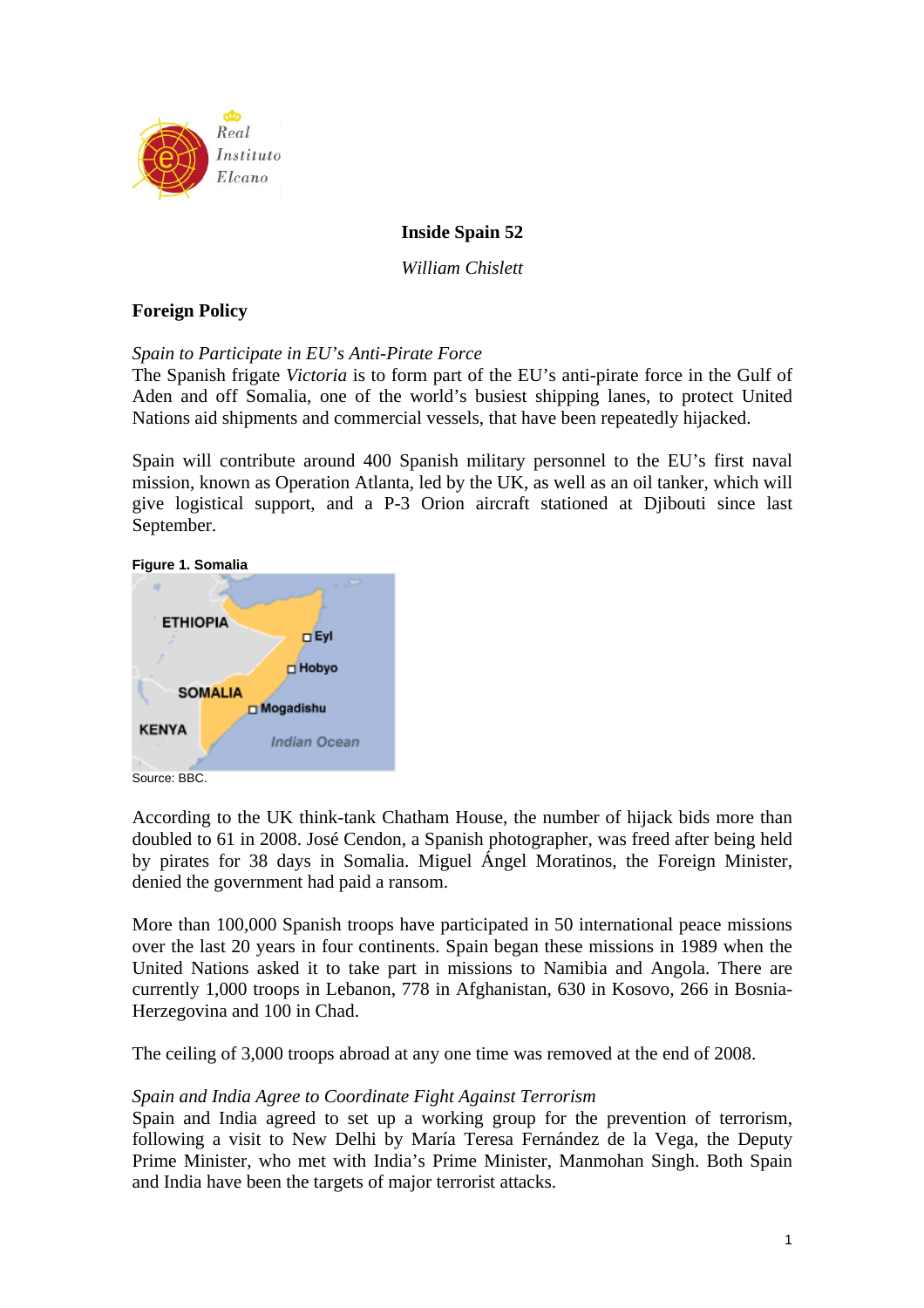Singh told Fernández de la Vega that he would support Spain's bid to be invited to the G-20 summit in London in April, although the country is not a G-20 nation. José Luis Rodríguez Zapatero succeeded in attending the G-20 summit in Washington in November after winning the backing of President Nicolas Sarkozy of France, the then EU President.

# **Domestic Scene**

## *Population Surges, Government Seeks to Limit Influx of Immigrants*

Spain's population rose by more than 957,000 in 2007 to 46.1 million on 1 January 2008, almost 100,000 more than initially estimated by the National Statistics Office (INE) which revised its figures (see Figure 2). The increase was the largest ever, beating the previous record in 2004 of 910,846, and again was largely due to the influx of immigrants.

Eight out of nine new citizens of Spain in 2007 were not born in the country, and immigrants are also producing proportionately more children than Spaniards. The mother of the very first child born in 2009 is Uruguayan.

#### **Figure 2. Spain's Population and Foreigners' Share, 2000-08 (1)**

|                                                                                                                   | 2000 | 2001 | 2002 | 2003 | 2004 | 2005 | 2006 | 2007 | 2008    |
|-------------------------------------------------------------------------------------------------------------------|------|------|------|------|------|------|------|------|---------|
| Population (million)                                                                                              | 40.5 | 41.1 | 41.8 | 42.7 | 43.2 | 44.1 | 44.7 | 45.2 | 46.1    |
| Foreigners' share (%)                                                                                             | 2.3  | 3.3  | 4.7  | 6.2  | 7.0  | 8.4  | 9.3  | 10.0 | 11.3(2) |
| (1) The figures at 1 January of each year are based on those registered with local town halls. Foreigners have an |      |      |      |      |      |      |      |      |         |
| incentive to do this as it entitles them to public health care and education, although not everyone does so.      |      |      |      |      |      |      |      |      |         |
| (2) Based on the previous population figure.                                                                      |      |      |      |      |      |      |      |      |         |

Source: INE (National Statistics Office).

The population surge, coupled with an economy now in recession and soaring unemployment, led the government to propose new rules to limit or deter the arrival of immigrants. One measure would make it more difficult for family members to come to Spain after a member of it had established himself/herself legally and another would raise from 40 to 60 the number of days the police can hold people caught entering illegally. So far, few immigrants have taken advantage of the government's scheme to voluntarily repatriate those legally in the country and who are unemployed.

A recent survey by the state-run Centre of Sociological Investigations (CIS) showed significant support among Spaniards for a tightening of immigration policies: 82% of respondents called for major or partial changes.

The number of illegal immigrants arrested after arriving by sea, air or land in 2008 was 24% less than in 2007 at 37,000 but still a large number. The largest fall was in the Canary Islands where 9,181 immigrants arrived in 2008 from Africa, 26.4% less than in 2007 and 71% below 2006. Alfredo Pérez Rubalcaba, the Interior Minister, said the reduction showed that the government's immigration policies were working, particularly cooperation agreements with countries such as Morocco and Senegal. The message is also getting out that Spain is in recession. The number of immigrants repatriated was 46,626, down from 55,938 in 2007.

# *ETA Car Bomb Damages Basque TV Station, Regional Elections Brought Forward*

The Basque-language TV station EITB was significantly damaged in a car bomb attack by the Basque terrorist group ETA. No one was injured as ETA gave advance warning of the explosion and the building was evacuated.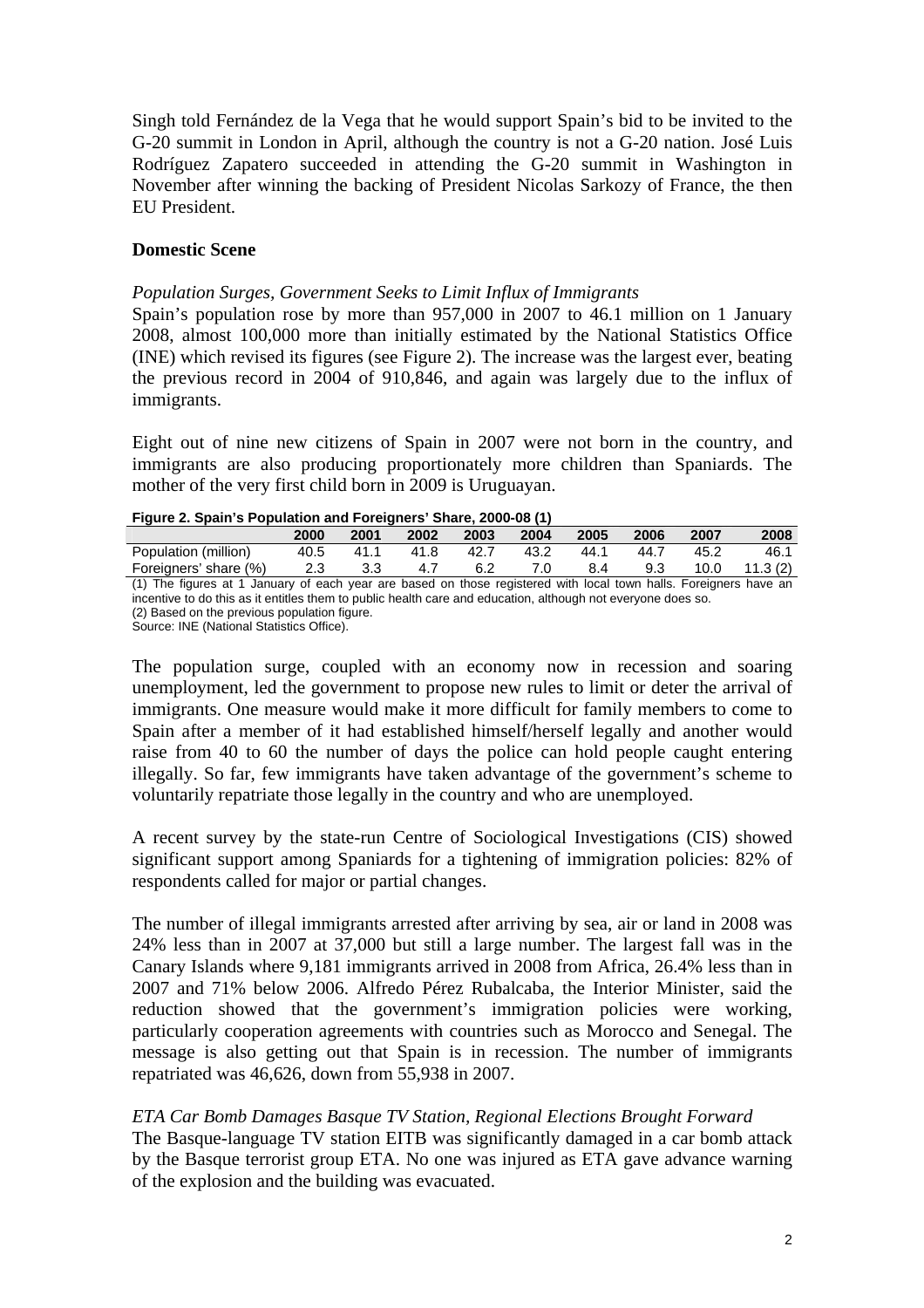The bomb blast was surprising because EITB is the only TV channel welcomed by ETA's political allies at press conferences. The channel is basically controlled by the Basque Nationalist Party (PNV), which has run the region's government since 1980. There was speculation that EiTB was targeted because national, as opposed to regional, media have offices in the same building. Another interpretation was that the PNV is becoming an ETA target.

ETA has murdered more than 825 people since 1968 in its campaign for Basque independence.

Juan José Ibarretxe, the region's Premier, brought forward the date for Basque elections by six weeks to 1 March. They will coincide, for the first time, with the elections in Galicia. The Socialists are hoping to repeat their electoral success in the Basque Country achieved in the March 2008 general election when they won 38% of the vote, up from 27% in 2004, while the PNV vote dropped from 33.7% to 27.1%. The combined vote of the Socialists and the PP, the two 'national' parties, was significantly higher at 57% than the 38.8% of the 'non-national' parties (ranging from the PNV to radical Basque nationalists). Should the Socialists repeat these results, they would be in a position to dislodge the PNV and form a government, probably with the PNV.

## *Strike Threatens to Bring Law Courts to a Virtual Standstill*

Judges, magistrates and judicial staff in many courts are threatening to strike over demands for better pay and conditions. The threat comes at a time when the backlog of cases reached a record 2.5 million at the end of 2008 (see Figure 3).

| Figure 3. Cases Pending at the End of Each Year (millions) |      |      |      |      |      |      |      |      |
|------------------------------------------------------------|------|------|------|------|------|------|------|------|
| Year                                                       | 2001 | 2002 | 2003 | 2004 | 2005 | 2006 | 2007 | 2008 |
| Cases                                                      | 1.88 | 2.08 | 2.13 | 2.09 | 2 17 | 2.33 | 2.40 | 2.51 |
| Source: Consejo General del Poder Judicial.                |      |      |      |      |      |      |      |      |

José Blanco, the deputy secretary general of the Socialists and the party's spokesman, said the move, the first of its kind, was illegal. Many constitutional lawyers agreed.

Among the demands are that the number of judges per 100,000 inhabitants moves closer to the EU average of 16. Spain has fewer than 10 (Germany has 24). A case can take years to come to court, and sometimes so long that by the time it does it has prescribed. The judicial system has been steadily deteriorating over the years: the computer systems of different parts of the judiciary in many regions are still not interconnected, making paperwork voluminous and time-consuming.

## *Substantial Advance of Women in Spain in Last 25 Years*

The position of women in Spain has improved enormously since the death of General Franco in 1975. Under his dictatorship, for example, a married woman could not open a bank account or work without the permission of her husband. Among the advances highlighted in a book (see *www.migualdad.es/mujer/publicaciones/docs/Mujeres en cifras 1983\_2008.pdf* ) commemorating the 25th anniversary of the founding of the *Instituto de la Mujer* are:

- The number of women in the working population rose from 4 million in 1982 (29.5% of the total) to 9.5 million in 2007 (42.5%).
- In 1982 there were only 640,000 women with a university degree. Today there are more than 3.2 million. Women currently account for 54% of students at universities.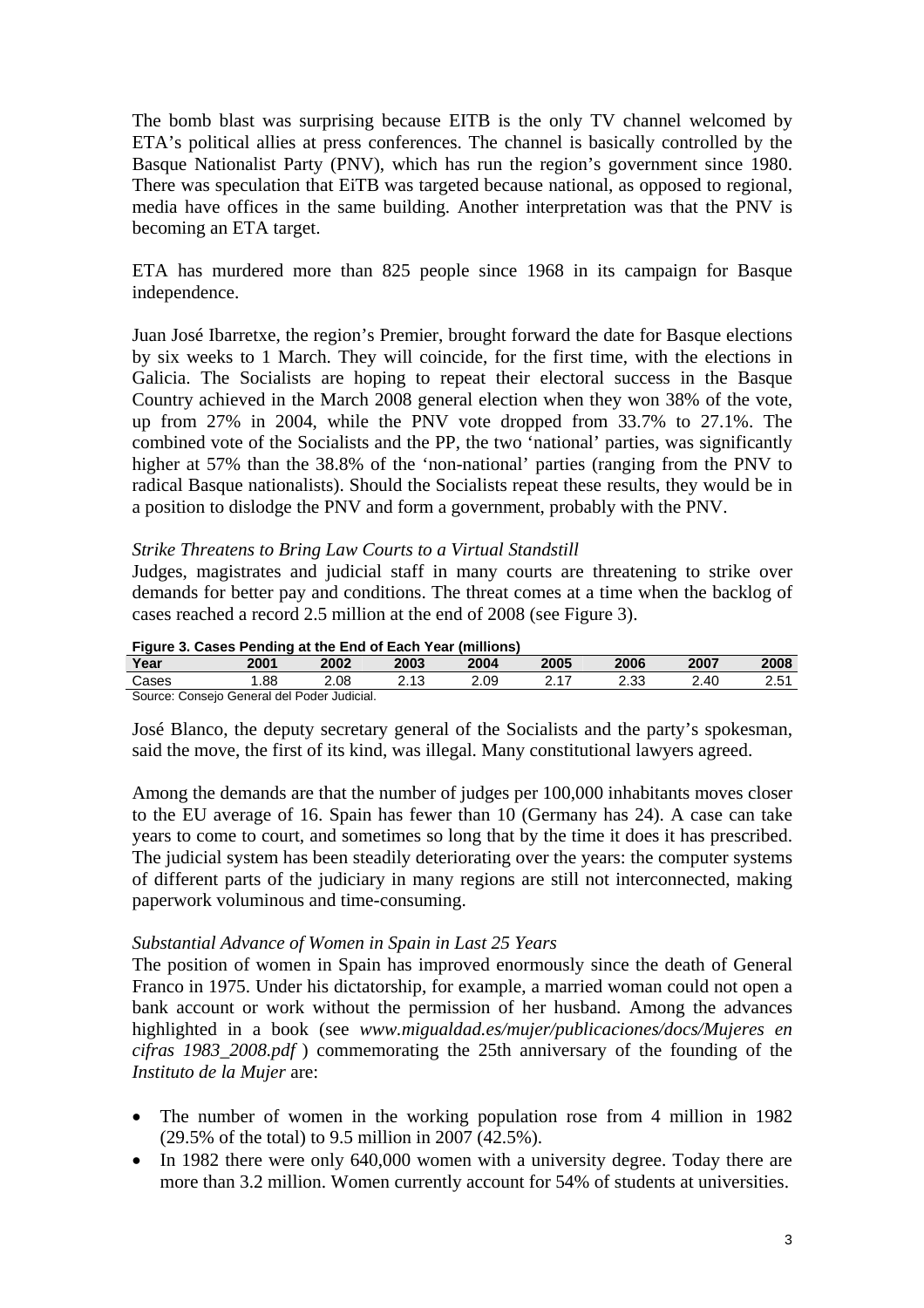- The number of female members of the Congress rose from 16 out of a total of 350 in 1982 to 127 today. Women account for 26% of senior posts in the central government, up from 14% in 1982.
- Political power, however, has not been matched in the corporate world. Only 6% of the members of the Boards of Directors of the companies in the Ibex-35 index of the Madrid stock exchange are women.
- Women live on average 83.5 years in Spain, the longest in Europe, while men only live 77.6 years.
- As women have advanced, so has domestic violence. In 2008 73 women were killed by their husbands or partners compared with 54 in 1999.

And, as a result of crisis in the male-dominated construction sector, there were more men unemployed at the end of 2008 than women, for the first time in recorded history.

# *Last Statue of Franco Removed, Family Opens his Summer Estate to the Public*

The last statue of General Francisco Franco on the Spanish mainland was removed from the northern city of Santander and, in a separate move, the dictator's heirs agreed to open his summer estate in Galicia to the public four days a month.

The mayor of Santander, Íñigo de la Serna, of the conservative Popular Party (PP), ordered the statue to be removed, in line with a law banning Francoist symbols, approved by the Socialist government in 2007. The only other sculpture of Franco, who died in 1975, stands in Spain's North-African enclave of Melilla, where he rose to military fame as a young Spanish Legion officer.

The mayor also ordered the removal of a plaque commemorating the Second Republic, which Franco overthrew when he led an uprising in 1936 against the democratically elected government and sparked the three-year civil war.

Franco's family had long resisted opening the doors of the  $19<sup>th</sup>$  century Pazo de Meirás in the town of Sada. The regional government of Galicia, controlled by the PP, declared the estate a cultural heritage site.

## *Descendants of Exiles Given the Right to Apply for Spanish Citizenship*

An estimated 500,000 descendants of people who fled into exile out of fear of political persecution or economic hardship between 1936, the start of the civil war, and 1955 are eligible for Spanish nationality.

Under a provision in the Law of Historical Memory, known as the *Ley de Nietos* (Law of Grandchildren) these descendants began to apply for nationality this month and have until 2011 to do so. In Cuba, for example, thousands of people queued outside the Spanish consulate in Havana. The consulate has taken on extra staff to cope with the avalanche.

# **The Economy**

*Economy in Recession, Record Number of Jobless, Inflation at Lowest Rate in 10 Years*  The economy officially went into recession at the end of 2008 when the number of unemployed reached a record 3.1 million and the budget deficit breached the EU ceiling of 3% of GDP (surplus of 2.2% in 2007). The one bright spot was inflation which at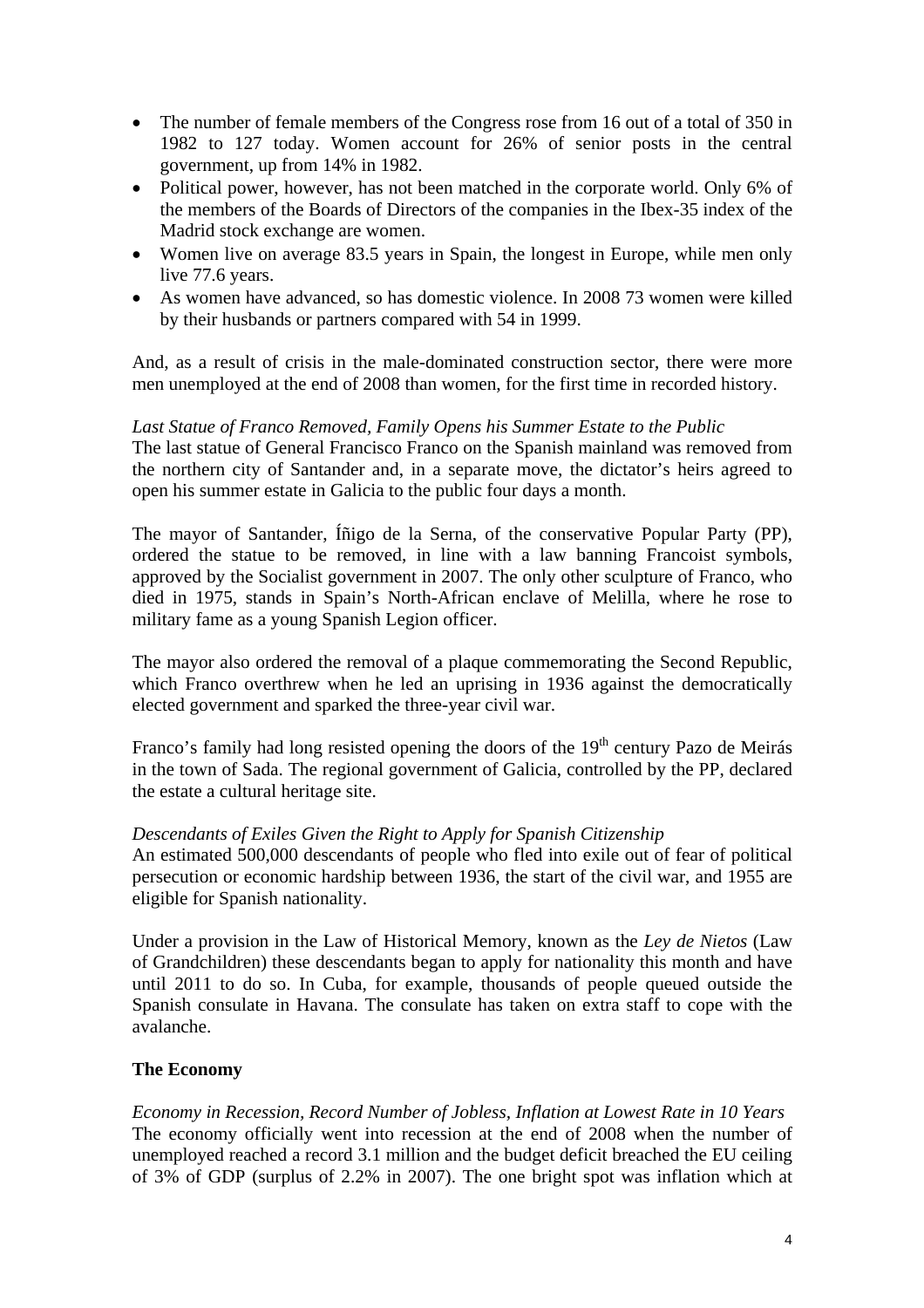1.4% was the lowest rate in a decade. The jobless rate of more than 13% was by far the highest in the EU (see Figure 4).

**Figure 4 . Unemployment Rates in the EU (%) (1)** 

| <b>Country</b>                                           | %    |
|----------------------------------------------------------|------|
| France                                                   | 7.9  |
| Germany                                                  | 7.1  |
| Italy                                                    | 6.7  |
| Spain                                                    | 13.4 |
| UK                                                       | 5.9  |
| EU-15 average                                            | 7.8  |
| (4) Nouamber 2000, the lotest menth for FII wide figures |      |

(1) November, 2008, the latest month for EU-wide figures. Source: Eurostat.

One million of the three million jobs created in the first government of José Luis Rodríguez Zapatero (March 2004-March 2008) were lost last year, and of these 140,000 were lost in December, underscoring the intensified pace at which the economy is declining. The economy shrank 0.2% in the third quarter and growth was also negative in the fourth quarter by an as yet unspecified amount. A recession is defined as two quarters of negative growth.

The magnitude of Spain's soaring unemployment is starkly illustrated by the fact that although Spain's population of 46 million is 56% that of Germany's 82 million the number of unemployed in both countries is very similar. Germany's jobless rate at the end of 2008 was 7.6%. Funcas, the research foundation of Spain's savings banks, said unemployment could reach 18% in 2010 (some 4 million people).

Octavio Granado, the Secretary of State for Social Security, called 2008 an *annus horribilis* as the number of contributors to the social security system dropped by 841,465. Nevertheless, he said the system remained in surplus in 2008 (around 1.2% of GDP).

Pedro Solbes, the Deputy Prime Minister for the Economy, said this year's overall budget deficit would be close to 6% of GDP, much higher than the 3.4% estimated for 2008. The factors behind this include soaring unemployment benefits and plummeting tax revenues. The economy would shrink by an estimated 1.6% this year, after growing 1.2% in 2008, and the unemployment rate reach 16% (see Figure 5). Solbes said the government had used all its fiscal ammunition and Spain faced an unprecedented situation. The European Commission was even more pessimistic, predicting negative growth of 2% this year and 0.2% in 2010 (the government forecasts positive growth of 1.2% next year).

| <b>Figure 5. Macroeconomic Scenario 2008-11</b> |        |        |        |        |  |  |  |
|-------------------------------------------------|--------|--------|--------|--------|--|--|--|
|                                                 | 2008   | 2009   | 2010   | 2011   |  |  |  |
| Real GDP growth (%)                             | $+1.2$ | $-1.6$ | $+1.2$ | $+2.6$ |  |  |  |
| Unemployment rate (%)                           | 11.1   | 15.9   | 15.7   | 14.9   |  |  |  |
| Budget deficit (% of GDP)                       | 3.4    | 5.8    | 4.8    | 3.9    |  |  |  |
| Source: Ministry of Economy and Finance.        |        |        |        |        |  |  |  |

#### **Figure 5. Macroeconomic Scenario 2008-11**

Spain's deteriorating public finances led Standard & Poor's (S&P), the rating agency, to downgrade the country's top-notch triple A rating to double A plus, even though Spain's level of public debt –at around 40% of GDP– is considerably better than the EU average of more than 60%. S&P said 'public finances will suffer in tandem with the expected decline in Spain's growth prospects, and the policy response may be insufficient to effectively counter the related economic and fiscal challenges'. The European Commission forecast a budget deficit of 6.2% of GDP and S&P of 6.6%.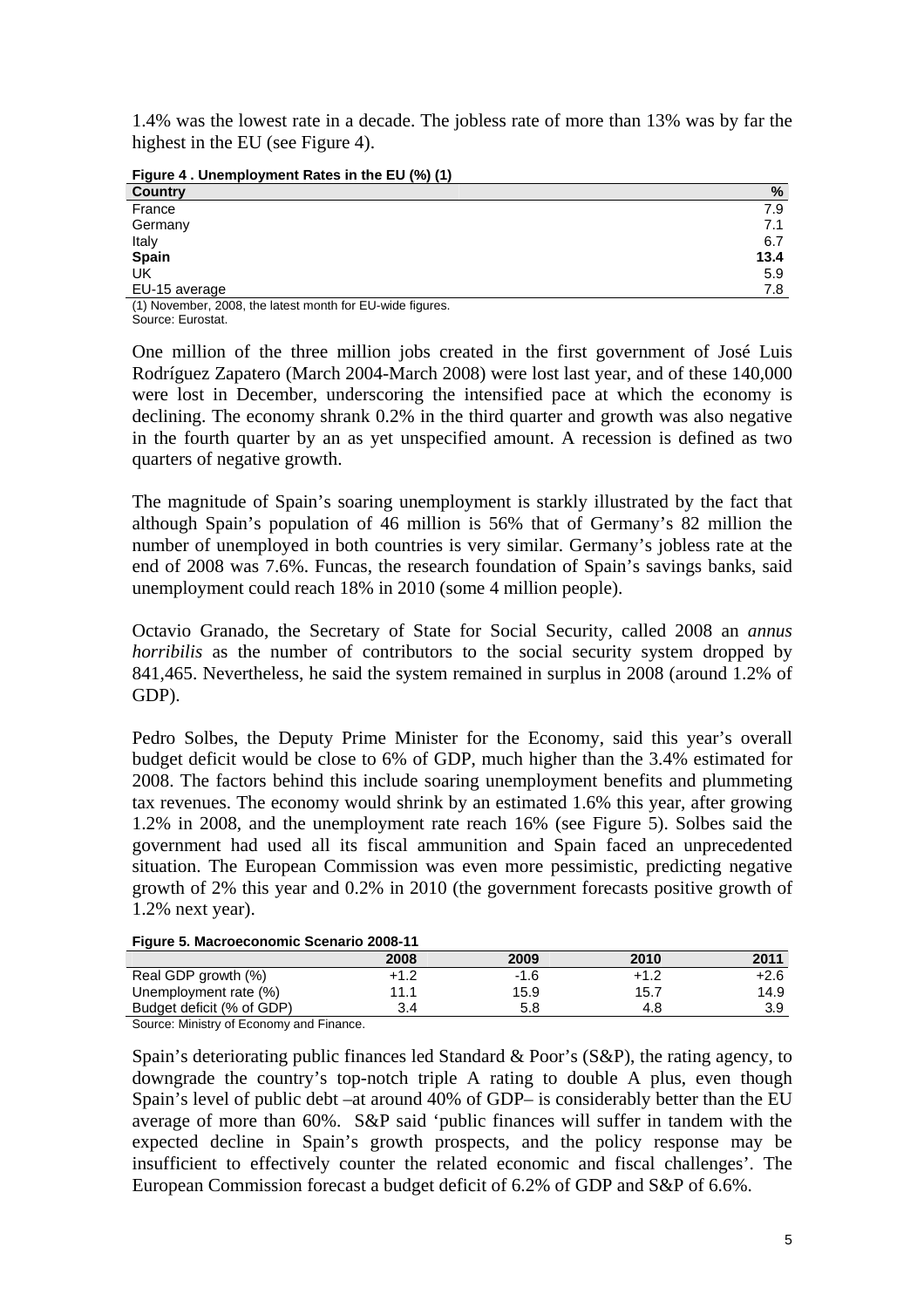A year ago the financing of Spain's government debt was not much more expensive than in Germany. Now Spanish 10-year bonds are paying close to 4% compared with around 3% for Germany's. The gap in the two country's yields –a key indicator for measuring international confidence– has risen fourfold since last July to a record level since the launch of the euro 10 years ago.

While unemployment is at an all-time high in absolute terms, the jobless rate is still well below the much higher levels between 1985 and 1995 (see Figure 6). This is because the size of the working population has risen from 15 million at the end of the 1980s to 23 million today, making the jobless number in percentage terms lower.

| <b>THAT'S OF OTION INTO THE HOLD OF THE DOOR TO A LOOD</b> |      |      |      |                |      |      |      |  |  |
|------------------------------------------------------------|------|------|------|----------------|------|------|------|--|--|
| (%)                                                        | 1985 | 1990 | 1995 | 2000           | 2005 | 2007 | 2008 |  |  |
| Unemployment                                               |      | 13.C | 18.4 | $\overline{A}$ | ◡.∠  | 8.3  | 13.4 |  |  |
| (1) November.                                              |      |      |      |                |      |      |      |  |  |

#### **Figure 6. Unemployment Rates in Spain, 1985-2008**

Source: Eurostat.

The largest number of jobs lost in 2008 was in the construction sector (590,730), followed by industry (399,872) and agriculture (101,338). Construction was, until 2008, the driving force of the economy and employed many immigrants. Of the 3.1 million unemployed, 410,000 are foreigners. Almost a third of the total number of unemployed does not qualify for benefits.

The surge in unemployment is making Spaniards accept any job they can get. For example, Spaniards, and not mainly immigrants, are harvesting olives in Jaén for the first time in many years, and 78,575 people applied to join the armed forces in 2008 compared with 43,036 in 2007. Tens of thousands of unemployed construction workers are seeking jobs in agriculture.

Thanks to the sharp fall in oil prices in particular, Spain's annual rate of inflation dropped from 5.3% in July to 1.4% in December.

Industrial output in November on a seasonally adjusted basis was 15.1% lower than a year earlier. This was the largest monthly fall since January 1993. Production of cars in November was 39.3% lower year-on-year.

The non-performing loans of Spain's commercial and savings banks reached 3.18% at the end of November, four times higher than a year earlier and the highest level since October 1997. The ratio for commercial banks was 2.6% and 3.6% for savings banks, who are relatively more heavily exposed to the battered property sector.

## *Telefónica Wins €350 million Contract with Deutsche Post*

Telefónica, the telecoms group, expanded further into Europe by winning a  $\epsilon$ 350 million five-year contract to supply Deutsche Post, the German logistics company, with networks that provide telephone and data services across 28 European countries, excluding Germany.

Telefónica O2 Europe, Telefónica's UK-based subsidiary, is leading the company's efforts to secure more corporate telecoms business.